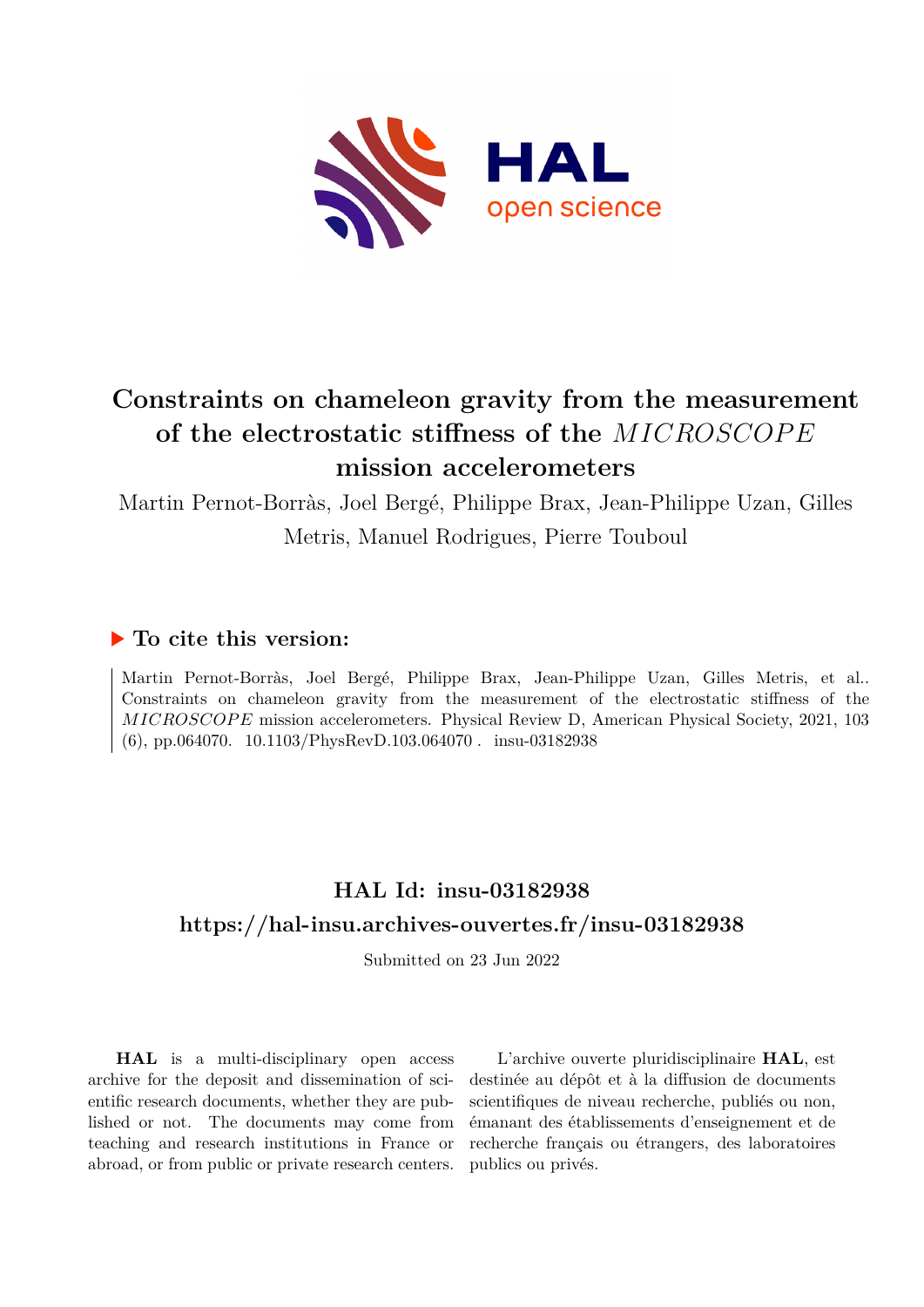### Constraints on chameleon gravity from the measurement of the electrostatic stiffness of the MICROSCOPE mission accelerometers

Martin Pernot-Borràs  $\bullet$ , <sup>1,2,\*</sup> Joel Bergé, <sup>1,†</sup> Philippe Brax,<sup>3</sup> Jean-Philippe Uzan, <sup>2,4,‡</sup> Gilles Métris  $\bullet$ ,<sup>5</sup> Manuel Rodrigues  $\bullet$ ,<sup>1</sup> and Pierre Touboul<sup>1</sup>

<sup>1</sup>DPHY, ONERA, Université Paris Saclay, F-92322 Châtillon, France<br><sup>2</sup>Institut d'Astrophysique de Paris, CNPS UMP 7005, Université Pierre et Marie C

<sup>2</sup>Institut d'Astrophysique de Paris, CNRS UMR 7095, Université Pierre et Marie Curie–Paris VI,

98 bis Boulevard Arago, 75014 Paris, France

 $3$ Institut de Physique Théorique, Université Paris-Saclay,

CEA, CNRS, F-91191 Gif-sur-Yvette Cedex, France

<sup>4</sup>Sorbonne Universités, Institut Lagrange de Paris, 98 bis, Boulevard Arago, 75014 Paris, France

 $^5$ Université Côte d'Azur, Observatoire de la Côte d'Azur, CNRS, IRD, Géoazur,

250 avenue Albert Einstein, F-06560 Valbonne, France

(Received 2 February 2021; accepted 9 March 2021; published 26 March 2021)

This article is dedicated to the use the MICROSCOPE mission's data to test chameleon theory of gravity. We take advantage of the technical sessions aimed to characterize the electrostatic stiffness of MICRO-SCOPE's instrument intrinsic to its capacitive measurement system. Any discrepancy between the expected and measured stiffness may result from unaccounted-for contributors, i.e., extra forces. This work considers the case of chameleon gravity as a possible contributor. It was previously shown that, in situations similar to these measurement sessions, a chameleon fifth force appears and acts as a stiffness for small displacements. The magnitude of this new component of the stiffness is computed over the chameleon's parameter space. It allows us to derive constraints by excluding any force inconsistent with the MICROSCOPE data. As expected—since MICROSCOPE was not designed for the purpose of such an analysis—these new bounds are not competitive with state-of-the-art constraints, but they could be improved by a better estimation of all effects at play in these sessions. Hence, our work illustrates this novel technique as a new way of constraining fifth forces.

DOI: [10.1103/PhysRevD.103.064070](https://doi.org/10.1103/PhysRevD.103.064070)

#### I. INTRODUCTION

This article follows up from a series of articles  $[1-3]$ aiming to test modified gravity theories with data from the MICROSCOPE mission. This mission provided the tightest constraint to date on the weak equivalence principle (WEP) [4,5]. Its instrument is based on a couple of accelerometers measuring the differential acceleration of two cylindrical test masses of different compositions. It contains four test masses: two cylinders of different composition in the SUEP (equivalence principle test sensor unit) sensor unit that is used to perform the WEP test and two cylinders of the same composition in the SUREF (reference sensor unit) sensor unit used as a reference. In Ref. [6], we directly used the WEP test results to improve the current constraints on the existence of unscreened scalar fifth forces, a massive Yukawa fifth force, and a light dilaton field [7].

In Ref. [8], we proposed a new way of testing such theories by using sessions dedicated to measuring the electrostatic stiffness inherent to the capacitive measurement system of MICROSCOPE. An electrostatic destabilizing force appears when a test mass is displaced from its rest position: It is linearly dependent on this displacement in the limit where it is small. We call stiffness its associated linear factor. It has been measured by applying a sinusoidal displacement of each test mass separately with an amplitude of  $5 \mu$ m. The result of this series of tests has been compared to electrostatic models, and a discrepancy has been pinpointed [9]. In Ref. [8], we modeled the total stiffness and studied all possible sources of forces to explain this discrepancy. They consist of mainly (i) the satellite Newtonian self-gravity and (ii) the stiffness of a  $7$ - $\mu$ m-thick gold wire used to control the electrical potential of the test masses that acts as a spring. We found that the contribution of the former is subdominant. After determining the parameters of the latter to evaluate its contribution to the stiffness, we found an unexplained residual component that depends on the electrical configuration, hinting at patch field effects. We nonetheless considered the possibility that this discrepancy may originate from modified gravity fifth forces sourced by the satellite and

<sup>\*</sup> martin.pernot\_borras@onera.fr

<sup>†</sup> joel.berge@onera.fr

<sup>‡</sup> uzan@iap.fr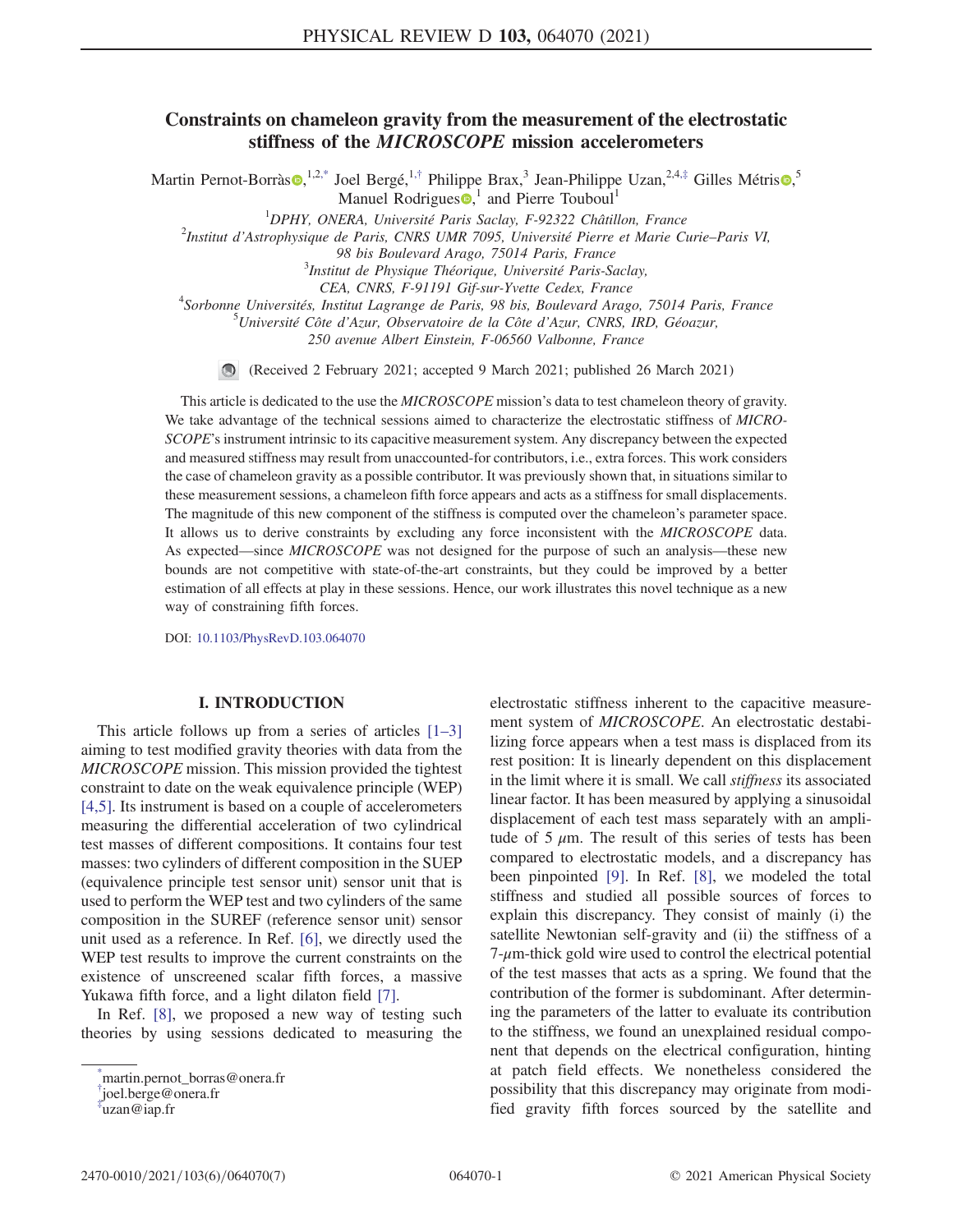experimental apparatus. We have already been able to set constraints on a Yukawa-like interaction by excluding any parameters of the interaction that lead to a stiffness larger than the discrepancy [8]. As expected, since MICROSCOPE was not originally designed for such a test—leading to a loose estimation of the gold-wire stiffness, for instance—the constraints are not competitive with state-of-the-art constraints, but it opens a possible novel way of testing fifth force and demonstrates that its effect has to be modeled in detail at each step of the experiment.

This article aims to extend this analysis to the chameleon gravity model [10,11]. Unlike the Yukawa model, this scalar field enjoys a screening mechanism that makes its fifth force more sensitive to the matter environment and more subtle to compute. We use the numerical methods developed in Refs. [1,2] to compute the chameleon profile associated with a geometry of nested cylinders. In these articles, we studied the case of discentering one of the cylinders and showed that it should experience a chameleonic force acting as a stiffness for small displacements. Its magnitude depends on the geometrical parameters of the cylinders and on the parameters of the chameleon theory. This study was performed for only two nested cylinders. Here, we extend this method to compute the field and the force associated with the geometry of the MICROSCOPE instrument with the proper geometrical parameters. Each sensor unit is composed of eight cylinders: two cylindrical test mass cylinders, each of which is surrounded by two electrode cylinders, and two ferrule cylinders encompassing all six cylinders [5]. The end of these ferrules are closed by two "lids" that we do not consider in this study.

This article is organized as follows. In Sec. II, we detail the methods used to compute the chameleon stiffness and, more particularly, the necessity of different approximations for the different regimes of the chameleon gravity. In Sec. III, we present the constraints obtained by combining the results of these computations and the analysis of the MICROSCOPE stiffness measurement sessions from Ref. [8]. To finish, in Sec. IV, we discuss our results and the limits of this new approach.

#### II. CHAMELEON STIFFNESS

#### A. Methods

We use three different methods to compute the chameleon stiffness depending on the regimes of the chameleon field. These regimes occur for the *MICROSCOPE* geometry for different zones of the chameleon parameter space [1]. The chameleon field is parameterized by three parameters: its coupling constant to matter  $\beta$  and the energy scale  $\Lambda$  and index *n* of its inverse-power law potential. We can distinguish three main regimes: the screened regime in which a test mass and the two electrode cylinders surrounding it can be considered as an isolated system due to the fact that the electrode cylinders screen the field; a deeply screened regime in which the screening of the test mass is too deep to compute the profile associated with three cylinders, and instead we need to consider it as two separate pairs of screened cylinders; and an unscreened regime in which the field penetrates all cylinders so that all of them must be taken into account when computing the field profile. Let us detail the computation techniques used in each regime.

#### 1. Screened regime

This regime appears when the Compton wavelengths of the field in the cylinders are of the order of a 20th of their thickness. It can be addressed by using the semianalytic 2D model we developed in Ref. [2]. This method was initially applied to two cylinders. Here, we modify it to include a third one. We impose the boundary conditions in the two external cylinders in such a way that the field must reach the minimum of the potentials associated with their densities. We displace the central test mass cylinder and solve the field's multipole from which we compute the force.

#### 2. Deeply screened regime

This regime occurs when the Compton wavelengths are smaller than a 20th of the cylinder's thickness. In this regime, the screening of the test mass makes it impossible to use the previous method, as the value of the field reached deep in the test mass is so close to the value that minimizes its potential that it is smaller than the typical numerical precision of a computer. We instead use a 1D method and consider the three cylinders as two distinct pairs of screened parallel walls. To mimic two opposite sides of the cylinders, we consider two such systems. This 1D approximation is justified by the fact that we showed, in Ref. [2], that the chameleonic force computed in these planar and cylindrical configurations leads to the same order of magnitude for the acceleration experienced by a test mass. We thus postulate, for these analogous situations, that the test masses' accelerations verify  $a_{2D} = \alpha a_{1D}$ , where  $\alpha$  is a geometrical factor that is expected to be of the order of unity.

From this equality, by using Newton's law, one can obtain a relation between the surface force  $F_{s,1D}$  experienced by the two walls in a planar configuration and the force per unit length  $F_{1,2D}$  experienced by a cylinder in the corresponding 2D configuration. The ratio of masses leads to the ratio of the wall thicknesses and the transverse section area of the cylinder in the relation

$$
F_{1,2D} \approx \alpha \frac{\pi [(d+e)^2 - d^2]}{2e} F_{s,1D},
$$
 (1)

where  $d$  and  $e$  are, respectively, the internal radius and the thickness of the test mass cylinder. The value of  $\alpha$  is discussed in Fig. 1 and below.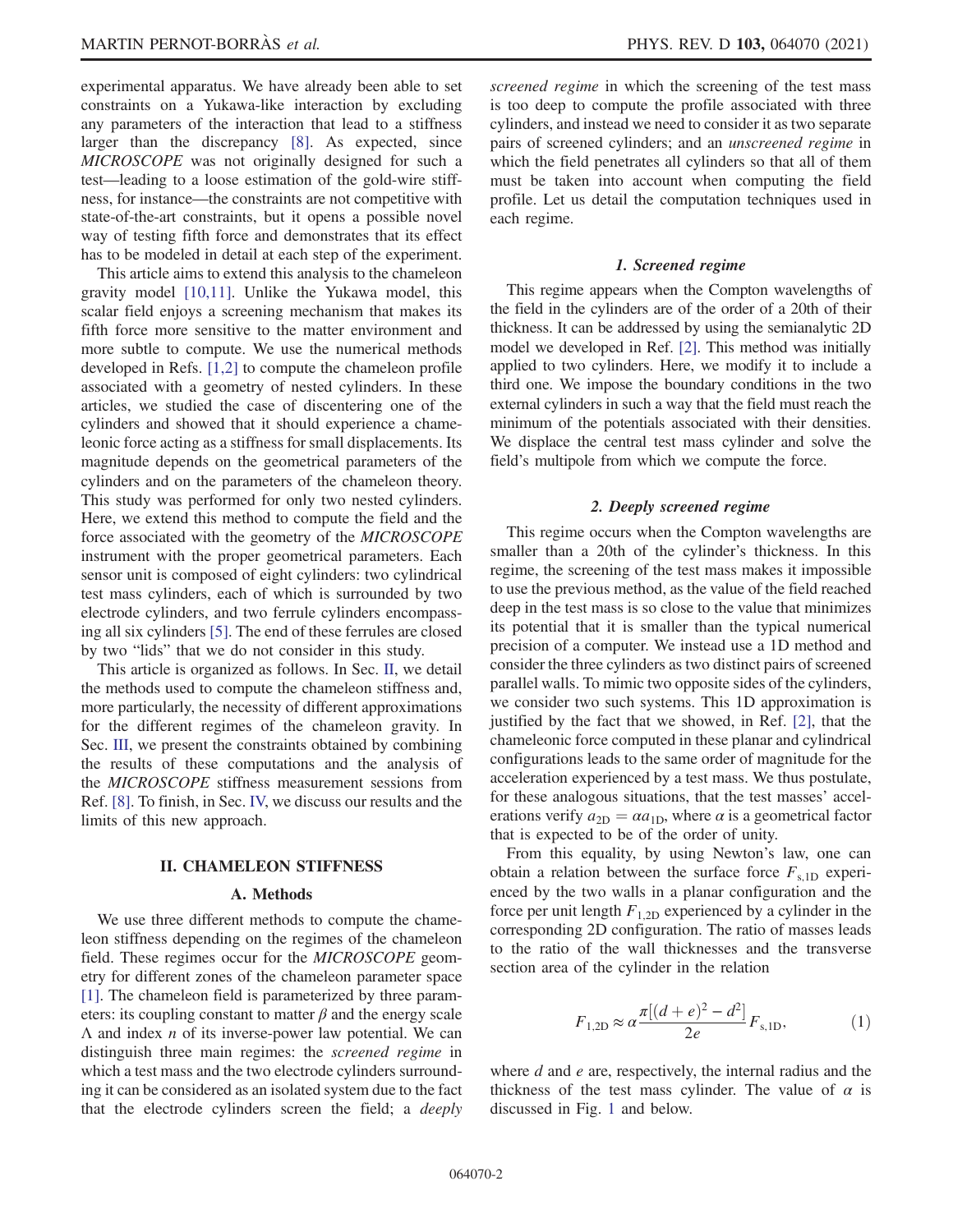

FIG. 1. Result of the comparison of the acceleration experienced by a test mass in planar and cylindrical configurations in different regimes of screening quantified by  $\frac{e}{2\lambda_c}$ , where *e* is the thickness of the cylinder and  $\lambda_c$  the Compton wavelength of the field associated with it.

#### 3. Unscreened regime

This regime takes place when the Compton wavelengths of the field in the cylinders are larger than their thicknesses. In this case, the boundary conditions must be set at some distance much larger than the Compton wavelength associated with the density outside the cylinders. In this regime, this Compton wavelength is likely to be so large that one must perform large steps in terms of the numerical resolution in this zone, hence losing accuracy on the result. To overcome this issue, we again addressed this regime with a 1D resolution. In a 1D problem, as discussed in Ref. [1], the chameleon equation can indeed be integrated once in the region external to the cylinders and obtains, at the boundary of the external cylinder, a condition  $\phi'[\phi(x_b)]$ giving the field derivative as a function of the field value, which ensures that the boundary conditions are respected far from it. We can use this condition to perform a dichotomy method to adjust the initial condition of our numerical method. We proceed in the same way as the case of asymmetrical parallel walls in Ref. [2], with the difference that, instead of using for the dichotomy method the verification that the boundary conditions are respected at some large distance from the cylinders, we check that the aforementioned condition is verified at the boundary of the outer cylinder. These two conditions are equivalent, but the latter allows us to bypass solving the field in the external region.

Similarly to the previous regime, in this 1D resolution, to mimic two opposite radial directions of an eight-nestedcylinder configuration, we consider a set of 16 parallel walls. In this 1D configuration, a test mass is represented by two of these walls. We again use Eq. (1) to compute the corresponding 2D force. Note that, due to the symmetry breaking by the shifting of the walls, the initial conditions cannot be set at the center of the 16 walls but instead at a slightly shifted location that we determine similarly as in Ref. [2].

To evaluate  $\alpha$  in Eq. (1), we compare the forces computed in 1D and 2D. This requires us to extend the method used in the screened regime to the other regimes. To overcome the problem encountered in these regimes, we considered an unrealistic configuration of three cylinders of the same density with an external vacuum much denser than the vacuum of space. This allows us to avoid the numerical resolution issue encountered in the unscreened regime. Even if unrealistic, it allows us to quantify the geometrical factor between planar and cylindrical geometries that we expect to be independent of the densities.

As depicted in Fig. 1, the numerical comparison strongly hints at  $\alpha = 1/2$ , a value reached in most of the screening range but that appears to be smaller for unscreened situations. We interpret this latter behavior as the 2D method reaching its limits, and we instead expect  $\alpha = 1/2$ also this regime. This is justified by the longer Compton wavelength in this regime that leads the field's gradient to vary slowly within the cylinder. By approximating this gradient by the one obtained in planar situations, one directly obtains Eq. (1) with  $\alpha = 1/2$ .<sup>1</sup> Hence, we choose to generalize this result to all regimes in our present study.

#### B. Results

First, we check numerically that the force is linear for small displacements. As shown in Ref. [2], this is expected to be the case even though the theory is nonlinear. Figure 2 depicts the behavior of  $F(\delta)$  in the range  $\delta = 1...10 \ \mu m$ relevant for our study. Besides, we know that by symmetry  $F(0) = 0$ . Hence, it confirms that in this range of displacements it is safe to model the chameleon fifth force by a stiffness  $k_{channeleon}(\Lambda, \beta)$  (measured in N.m<sup>-1</sup>) so that

$$
F = k_{\text{chameleon}}(\Lambda, \beta) \times \delta + \mathcal{O}(\delta^2). \tag{2}
$$

Even though one can witness a small deviation of this linear relation for  $\delta \sim 10 \mu m$  for the largest values of Λ, these results comfort us in the linearity assumption in the range of displacements compatible with the MICROSCOPE data we are using and the parameter space we consider.

Then, we present the numerical results in Fig. 3. We computed the chameleonic stiffness  $k_{channeleon}(\Lambda, \beta)$  experienced by a test mass when displaced radially by 1  $\mu$ m. This figure shows the result for SUEP-IS2, the external test mass of SUEP. We spanned the parameter space  $(\beta, \Lambda)$  for

<sup>&</sup>lt;sup>1</sup>The origin of this value comes from the fact that, while for planar situations all parts of a wall are subjected to a force, for cylindrical configurations, only the parts of the cylinder that are closer to the axis of displacement contribute to the acceleration. This is due to the projection of the force that is mainly radially directed and to the effective radial displacement of the cylinder that varies with the cylindrical angle.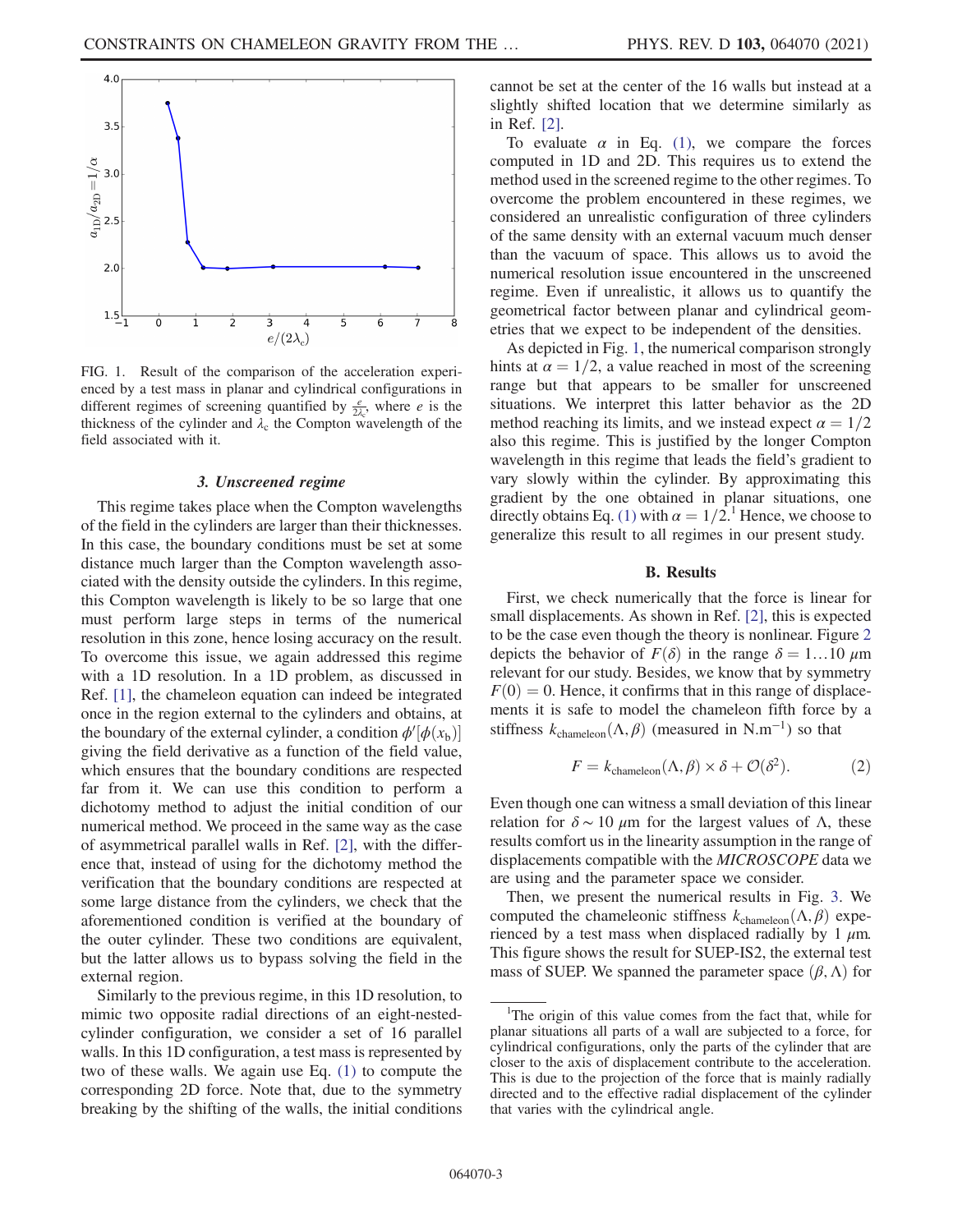

FIG. 2. Scaling of the chameleon fifth force as a function of the displacement in the range  $\delta = 1...10 \mu m$  for different sets of parameters  $(\Lambda, \beta)$  assuming  $n = 1$ . The force is expressed in newtons. Λ are chosen in the range  $10^{-1}$ –3 ×  $10^2$  eV and β in the range 6–10<sup>7</sup>. This shows that  $\log F = \log k_{\text{channeleon}}(\Lambda, \beta) + \log \delta$ is a good approximation to the behavior of the force at small displacements. We use a log-log plot for convenience, but it is easily checked that the slope is unity so that linearity is confirmed.

 $n = 1$ , and we denote each computation by a point with a color code that labels which of the three methods was used. To obtain the continuous evolution of the stiffness with



FIG. 3. Evolution with the parameters  $\beta$  and  $\Lambda$  of the chameleonic stiffness  $k_{channeleon}$  of the external test mass of the sensor unit SUEP from the *MICROSCOPE* mission for  $n = 1$ . Its magnitude is shown by the background colors. This function is obtained by linearly interpolating the data points. These points are the result of the three numerical methods discussed in the main text that are here distinguished by different points of colors. This is represented in log scale for  $\beta$ ,  $\lambda$ , and  $k_{channeleon}$ . The uniform dark-blue region corresponds to parameters for which we are unable to compute the stiffness. The black line is the contour line at which the stiffness is equal to the measured 2  $\sigma$  uncertainty on the discrepancy  $\Delta k_{\text{MIC}}$  in the *MICROSCOPE* experiment.

 $(\beta, \Lambda)$ , we performed a linear interpolation of the simulation points in log scale. We show, with the black solid line, the contour line at which the obtained chameleonic stiffness equals the  $2\sigma$  uncertainty on the discrepancy  $\Delta k_{\text{MIC}}$  on the stiffness measured in the MICROSCOPE sessions as presented in Ref. [8]. This latter article presents two distinct estimations over two perpendicular radial axes of the cylinder; the chameleonic stiffness being expected to be the same over these axes, we choose to average these two estimations and quadratically average the error bars.

### III. CONSTRAINTS ON THE CHAMELEON'S PARAMETERS

The results shown in Fig. 3 mean that above the black line the chameleonic stiffness is too large to explain the observed stiffness residual in MICROSCOPE. This stiffness could be compatible with these measurements, if a stabilizing stiffness of the same magnitude were to exist. Nevertheless, standard physics combined with our understanding of the instrument does not provide any such contribution. Hence, we interpret these results as excluding the existence of a chameleon field for these parameters. Below the black line, the chameleonic stiffness is within the error bars of the observed discrepancy so that we cannot exclude its existence.

Note that we have not been able to span the whole parameter space. Our methods are unable to determine the stiffness for large  $\beta$  and  $\Lambda$ . We expect this to be caused by the fact that the field magnitude becomes so large that our numerical precision fails at describing the gradient in the test mass. Thus, the force vanishes. Nevertheless, we can guess the behavior of the stiffness in these unexplored regions. For very large Λ, the field tends to be completely unscreened such that we expect it to converge toward a flat field, providing a lower force. For very large  $\beta$ , on the contrary, the field tends to be more screened. At some point, we expect the field to be able to reach the minimum of its potential in the intercylinder vacuum gaps, such that the cylinders would not interact through the scalar field anymore. In this case, the field is equivalent to the field of an infinitely thick cylinder and gap. Given the intercylinder gaps of 600  $\mu$ m for *MICROSCOPE*, we expect this to happen for  $\beta \geq 10^{19}$ . We thus expect the *MICROSCOPE* constraint to have a rectangular shape.

We applied the same procedure to the other three test masses. The result are summarized in Fig. 4. It shows the 2  $\sigma$  constraints from each test mass: The internal mass of each sensor unit is called IS1 and the external IS2. We compare the MICROSCOPE constraints to the current constrains summarized in Refs. [12,13]. They overlap the constraints from atom interferometry [14,15], torsion balances [16,17], and Casimir effect experiments [18,19]. Nevertheless, they are not competitive with current constraints. This is not surprising, since MICROSCOPE was not designed for this test.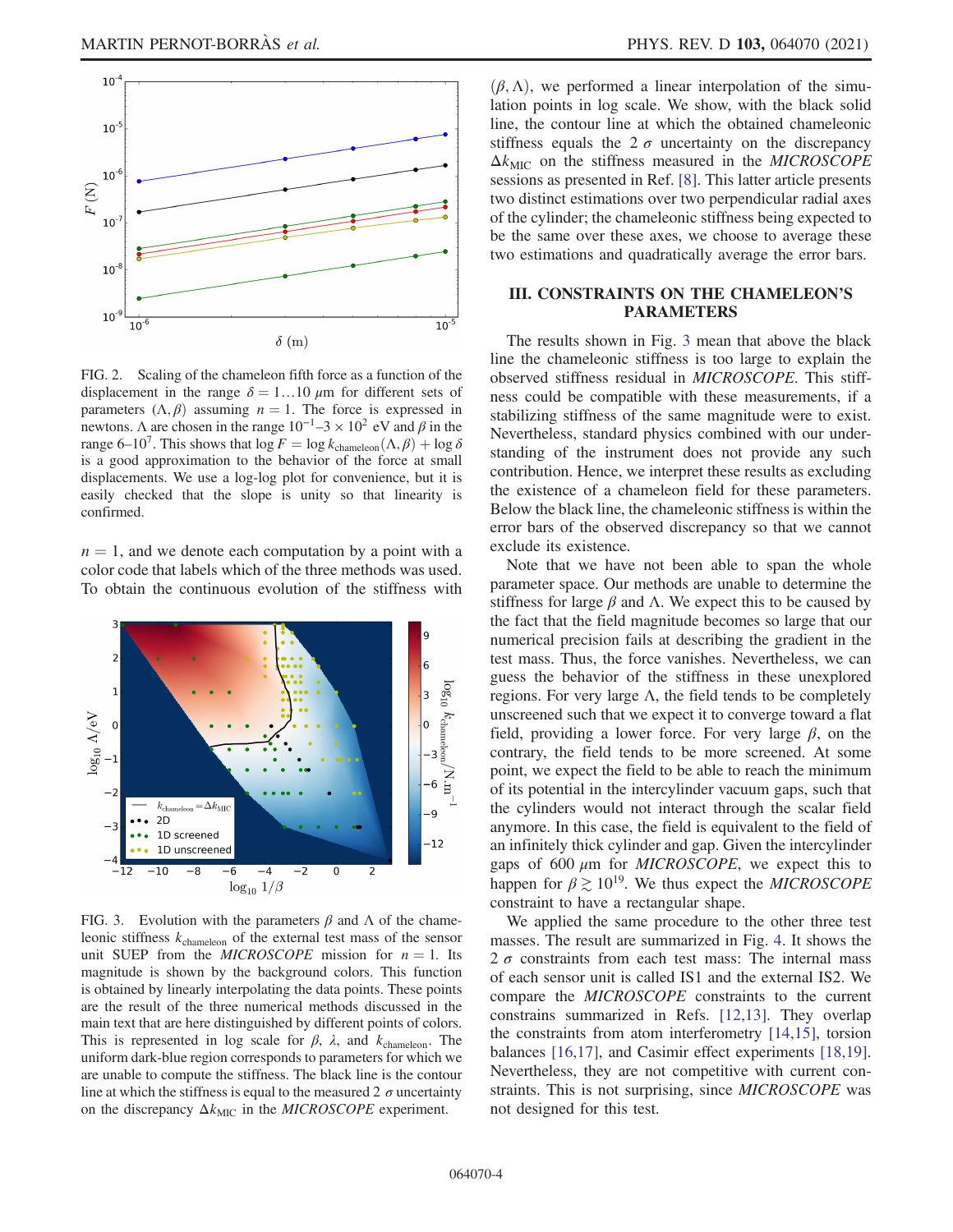

FIG. 4. Constraints on the chameleon model for  $n = 1$  from the MICROSCOPE experiment using stiffness measurement sessions: The region excluded at 2  $\sigma$  is above the four lines described in the legend. They correspond to the different test masses: IS1 (respectively, IS2) denotes the internal (respectively, external) test masses of the SUREF and SUEP sensor units. Their constraints are compared to the current constraints from other experiments denoted with the colored regions as presented in Refs. [12,13]. They come from atomic interferometry (purple [14,15,20]), the Eöt-Wash group's torsion balance experiments (green [16,17]), Casimir effect measurements (yellow [18,19]), astrophysics tests (blue [21–23]) and lensing (pink [24]), precision atomic tests (orange [25,26]), microsphere (blue line [27]), and neutron interferometry (blue and red points [28,29]). The horizontal dotted line denotes the energy scale of dark energy.

#### IV. DISCUSSION

The best constraints are obtained from the internal test masses—IS1. This is explained by a better estimation—by one order of magnitude—of the gold-wire stiffness [8] leading to a lower residual stiffness. The competitivity of the internal masses is nonetheless depleted by the shortness of these test masses relative to the external ones [5]. We observe that the constraints from the internal test masses are very similar; their slight difference is caused only by a slightly different residual stiffness. They indeed experience the same chameleonic stiffness, which is consistent with the fact that they have the same geometrical parameters and are of the same composition. This tells us that the effect on the inner masses from the external test mass—of different compositions for the two sensor units—is negligible even in the unscreened regime—the upper part of the constraint.

Comparing the chameleonic forces of the external test masses—that have the same geometrical parameters but different densities—is interesting for the phenomenology of a WEP violation. This requires one to normalize them by their masses. Doing so reveals that they each experience, in these discentered configurations, a different acceleration in both screened and unscreened regimes. This confirms the ability of the chameleon field to provide an apparent WEPviolation signal as the only result of the different densities of test masses through their different screening factors [11]. This has no direct repercussion on MICROSCOPE's WEP test as (i) it is performed in a situation where coaxiality of all cylinders is well controlled [5] and (ii) it is performed on a couple of test masses—IS1 and IS2—belonging to the same sensor unit for which the different geometrical parameters could also be the source of a differential acceleration. This dependence of the force on the test masses' densities nonetheless hints at an apparent chameleonic WEP violation to appear in MICROSCOPE's WEP test. Note that the common wisdom about a chameleon inducing apparent WEP violation in screened regimes [10,11] is not applicable to *MICROSCOPE*'s test of the WEP, since, in this case, the satellite itself screens Earth's chameleon field [1], preventing any WEP violation signal at the frequency aimed by MICROSCOPE. Instead, we expect such a signal to appear in a lightly screened regime where Earth's chameleon profile can penetrate the instrument. Of course, in such a regime the density dependence of the force would be depleted, but the signal it induces might still be detectable if the precision of the experiment is high enough. Estimating this effect is beyond the scope of this article.

We obtained these new constraints from numerical simulations of the chameleon profiles in the nested-cylinder geometry of the MICROSCOPE experiment. Some approximations must be discussed. First, when evaluating the chameleonic stiffness, we used the profiles of infinitely extended cylinders. In MICROSCOPE, the cylinders being finite, we expect edge effects to appear that would require 3D simulations to quantify and that are beyond the scope of this study. Nevertheless, we expect these effects to decrease the computed stiffness. We indeed predict the field to behave as follows. On the one hand, far from the ends of a cylinder, the transverse profile should be close to the one of infinite cylinders. On the other hand, at its ends, it should be influenced by the two cylindrical "lids" that close the ends of the electrode cylinders. We expect the presence of this matter to affect the chameleon profile in such a way that it is flattened in comparison to the profile of infinite cylinders. This flattening would reduce the gradients in the test mass at its ends, leading our computed stiffness to be overestimated. This would induce our constraints to be slightly decreased.

Another assumption is that we computed the profile for a static configuration, while the stiffness measurement sessions involve a periodic motion of the test mass. The validity of this quasistatic assumption depends on the relaxation time of the field in response to a change in the matter distribution. We expect this assumption to stay valid as long as the movements are slow compared to the relaxation speed of the field. In analogy with gravitational waves [30] and consistently with the discussion from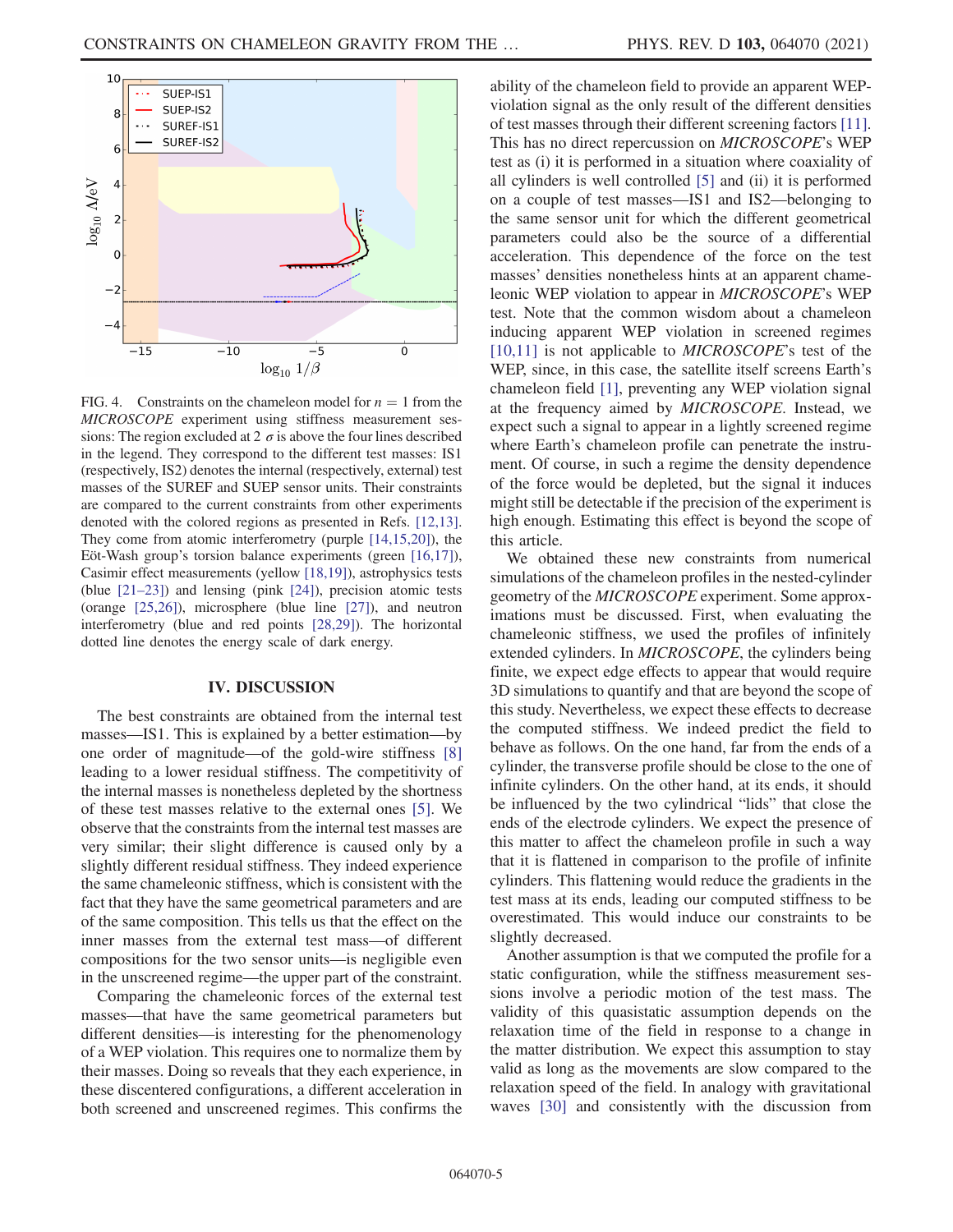Ref. [31], we expect this speed to be close to the speed of light for light fields and lower for massive fields. This assumption could, thus, be questionable for chameleon parameters providing the heaviest fields such as in the deeply screened regime. Nevertheless, this regime is not accessible to our methods.

Finally, we idealized the MICROSCOPE geometry by not taking into account the influence of MICROSCOPE's satellite but only the effect of the instrument. This is debatable in the regime where the field is unscreened. The complex geometry of the satellite could introduce peculiar effects on the chameleonic force. Nonetheless, given the null effect on the internal test mass of the external ones and the low factor of 100 between the mass of the cylinders and of the satellite, we expect the influence of mass distribution closest to the test masses, i.e., the electrode cylinders, to be dominant. This has, for instance, been demonstrated for a Yukawa fifth force in Ref. [8].

In conclusion, this work extends the search for new methods to test chameleon models in the laboratory [3] or in space [32,33]. Here, we took advantage of MICROSCOPE's instrumental characterization measurements to draw constraints on the chameleon field. An unexplained discrepancy between the measured and expected electrostatic stiffness might hint at a nonzero chameleonic force. The constraints we obtained are not competitive with state-of-the-art constraints. This is not a surprise. MICROSCOPE was not designed for testing short-ranged modified gravity theories. The main limitations of this test come from modeling uncertainties of the theoretical electrostatic stiffness and from the poor knowledge of the gold-wire characteristics. A better estimation of these physical parameters would reduce the error bars on the stiffness discrepancy. An alternative, under study for a next mission [34], is to suppress this gold wire as done in Laser Interferometer Space Antenna Pathfinder [35]. Besides, patch field effects may be the most likely phenomenon to explain the observed discrepancy on the measurement of the stiffness [8]. Estimating these effects would deplete this discrepancy and, thus, improve the sensitivity of the test. While awaiting these developments, the constraints we have provided are conservative.

#### ACKNOWLEDGMENTS

We thank the members of the MICROSCOPE Science Working Group for allowing us to start this project and encouraging us to pursue it. We acknowledge the financial support of CNES through the APR program ("GMscope+" project). M. P.-B. is supported by a CNES/ONERA Ph.D. grant. This work uses technical details of the T-SAGE instrument, installed on the CNES-ESA-ONERA-CNRS-OCA-DLR-ZARM MICROSCOPE mission. This work is supported in part by the EU Horizon 2020 research and innovation program under the Marie-Sklodowska Grant No. 690575. This article is based upon work related to the COST Action CA15117 (CANTATA) supported by COST (European Cooperation in Science and Technology).

- [1] M. Pernot-Borràs, J. Bergé, P. Brax, and J.-P. Uzan, General study of chameleon fifth force in gravity space experiments, Phys. Rev. D 100[, 084006 \(2019\)](https://doi.org/10.1103/PhysRevD.100.084006).
- [2] M. Pernot-Borràs, J. Bergé, P. Brax, and J.-P. Uzan, Fifth force induced by a chameleon field on nested cylinders, Phys. Rev. D 101[, 124056 \(2020\)](https://doi.org/10.1103/PhysRevD.101.124056).
- [3] J.-P. Uzan, M. Pernot-Borràs, and J. Bergé, Effects of a scalar fifth force on the dynamics of a charged particle as a new experimental design to test chameleon theories, [Phys.](https://doi.org/10.1103/PhysRevD.102.044059) Rev. D 102[, 044059 \(2020\)](https://doi.org/10.1103/PhysRevD.102.044059).
- [4] P. Touboul et al., Microscope Mission: First Results of a Space Test of the Equivalence Principle, [Phys. Rev. Lett.](https://doi.org/10.1103/PhysRevLett.119.231101) 119[, 231101 \(2017\).](https://doi.org/10.1103/PhysRevLett.119.231101)
- [5] P. Touboul et al., Space test of the equivalence principle: First results of the MICROSCOPE mission, [Classical](https://doi.org/10.1088/1361-6382/ab4707) [Quantum Gravity](https://doi.org/10.1088/1361-6382/ab4707) 36, 225006 (2019).
- [6] J. Bergé, P. Brax, G. Métris, M. Pernot-Borràs, P. Touboul, and J.-P. Uzan, Microscope Mission: First Constraints on the Violation of the Weak Equivalence Principle by a Light Scalar Dilaton, [Phys. Rev. Lett.](https://doi.org/10.1103/PhysRevLett.120.141101) 120, 141101 [\(2018\).](https://doi.org/10.1103/PhysRevLett.120.141101)
- [7] T. Damour and J. F. Donoghue, Equivalence principle violations and couplings of a light dilaton, [Phys. Rev. D](https://doi.org/10.1103/PhysRevD.82.084033) 82[, 084033 \(2010\).](https://doi.org/10.1103/PhysRevD.82.084033)
- [8] J. Bergé, M. Pernot-Borràs, J.-P. Uzan, P. Brax, R. Chhun, G. Métris, M. Rodrigues, and P. Touboul, MICROSCOPE's constraint on a short-range fifth force, [arXiv:2102.00022.](https://arXiv.org/abs/2102.00022)
- [9] R. Chhun et al., MICROSCOPE instrument in-flight characterization, [arXiv:2102.11087](https://arXiv.org/abs/2102.11087).
- [10] J. Khoury and A. Weltman, Chameleon Fields: Awaiting Surprises for Tests of Gravity in Space, [Phys. Rev. Lett.](https://doi.org/10.1103/PhysRevLett.93.171104) 93, [171104 \(2004\).](https://doi.org/10.1103/PhysRevLett.93.171104)
- [11] J. Khoury and A. Weltman, Chameleon cosmology, [Phys.](https://doi.org/10.1103/PhysRevD.69.044026) Rev. D 69[, 044026 \(2004\)](https://doi.org/10.1103/PhysRevD.69.044026).
- [12] C. Burrage and J. Sakstein, Tests of chameleon gravity, [Living Rev. Relativity](https://doi.org/10.1007/s41114-018-0011-x) 21, 1 (2018).
- [13] P. Brax, C. Burrage, and A.-C. Davis, Laboratory tests of screened modified gravity, [Int. J. Mod. Phys. D](https://doi.org/10.1142/S0218271818480097) 27, 1848009 [\(2018\).](https://doi.org/10.1142/S0218271818480097)
- [14] P. Hamilton, M. Jaffe, P. Haslinger, Q. Simmons, H. Mller, and J. Khoury, Atom-interferometry constraints on dark energy, Science 349[, 849 \(2015\).](https://doi.org/10.1126/science.aaa8883)